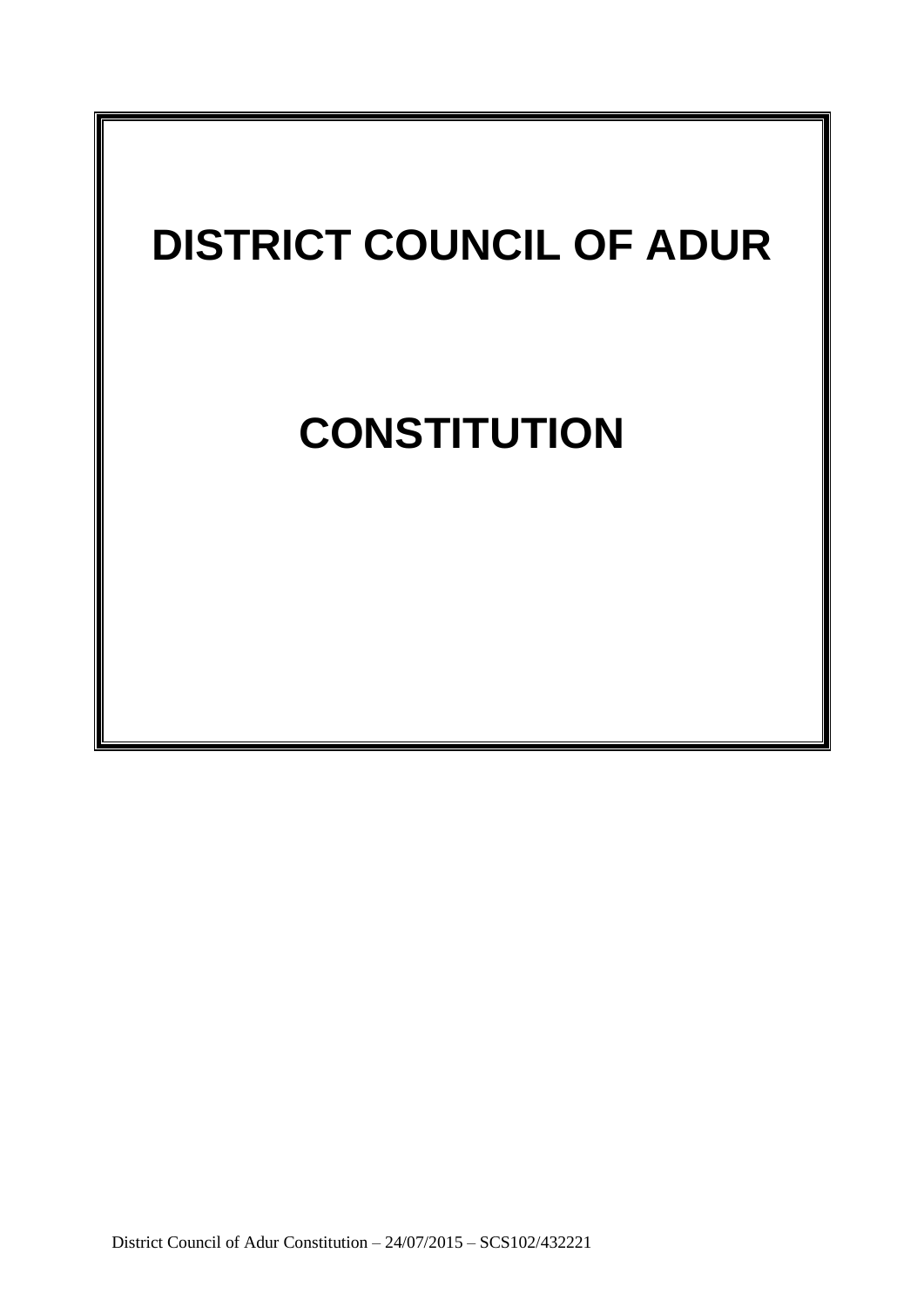# **CONSTITUTION**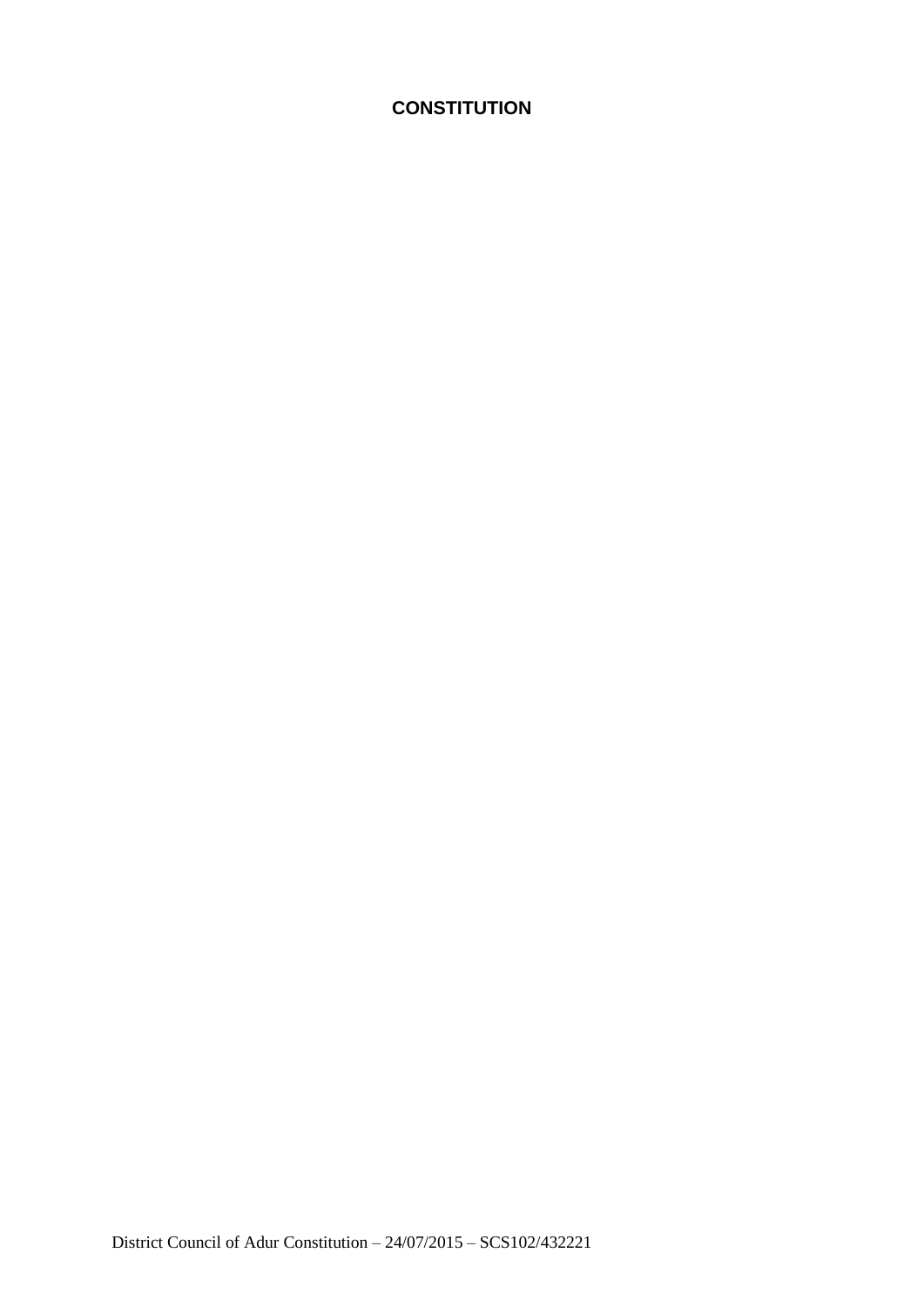# **Part 1 SUMMARY AND EXPLANATION** Page 1-1

# **Part 2 ARTICLES OF THE CONSTITUTION**

| Article 1  | - The Constitution                                             | Page 2-2  |
|------------|----------------------------------------------------------------|-----------|
| Article 2  | - Members of the Council                                       | Page 2-4  |
| Article 3  | - The Citizen and the Council                                  | Page 2-9  |
| Article 4  | - The Full Council                                             | Page 2-11 |
| Article 5  | - Chairing the Council                                         | Page 2-16 |
| Article 6  | - Overview and Scrutiny Committee                              | Page 2-17 |
| Article 7  | - The Executive                                                | Page 2-20 |
| Article 8  | - Regulatory and other Non-Executive Decision-                 | Page 2-22 |
|            | <b>Making Committees and Advisory Panels</b>                   |           |
| Article 9  | - Governance                                                   | Page 2-23 |
| Article 10 | - Joint Arrangements                                           | Page 2-26 |
| Article 11 | $-$ Officers                                                   | Page 2-28 |
| Article 12 | - Decision-Making                                              | Page 2-33 |
| Article 13 | - Finance, Contracts and Legal Matters                         | Page 2-37 |
| Article 14 | - Review and Revision of the Constitution                      | Page 2-39 |
|            | Article 15 – Suspension, Interpretation and Publication of the | Page 2-41 |
|            | Constitution                                                   |           |

# **Part 3 RESPONSIBILITY FOR FUNCTIONS**

| Commentary                                               | Page 3-2  |
|----------------------------------------------------------|-----------|
| The Principles of Delegation                             | Page 3-2  |
| <b>Responsibility for Local Choice Functions</b>         | Page 3-6  |
| <b>Responsibility for Council Functions</b>              | Page 3-10 |
| Terms of Reference and Delegated Powers of the Executive | Page 3-12 |
| and Non-Executive Committees                             |           |

#### **Part 4 RULES OF PROCEDURE**

| <b>Council Procedure Rules</b>                       | Page 4-2   |
|------------------------------------------------------|------------|
| <b>Executive Procedure Rules</b>                     | Page 4-50  |
| <b>Overview and Scrutiny Procedure Rules</b>         | Page 4-58  |
| Joint Overview and Scrutiny Procedure Rules          | Page 4-61  |
| <b>Access to Information Procedure Rules</b>         | Page 4-69  |
| <b>Officer Employment Procedure Rules</b>            | Page 4-82  |
| Joint Independent Remuneration Panel Procedure Rules | Page 4-91  |
| <b>Standards Procedure Rules</b>                     | Page 4-95  |
| Scheme of Delegations to Officers                    | Page 4-102 |
| <b>Contract Procedure Rules</b>                      | Page 4-138 |
| <b>Financial Procedure Rules</b>                     |            |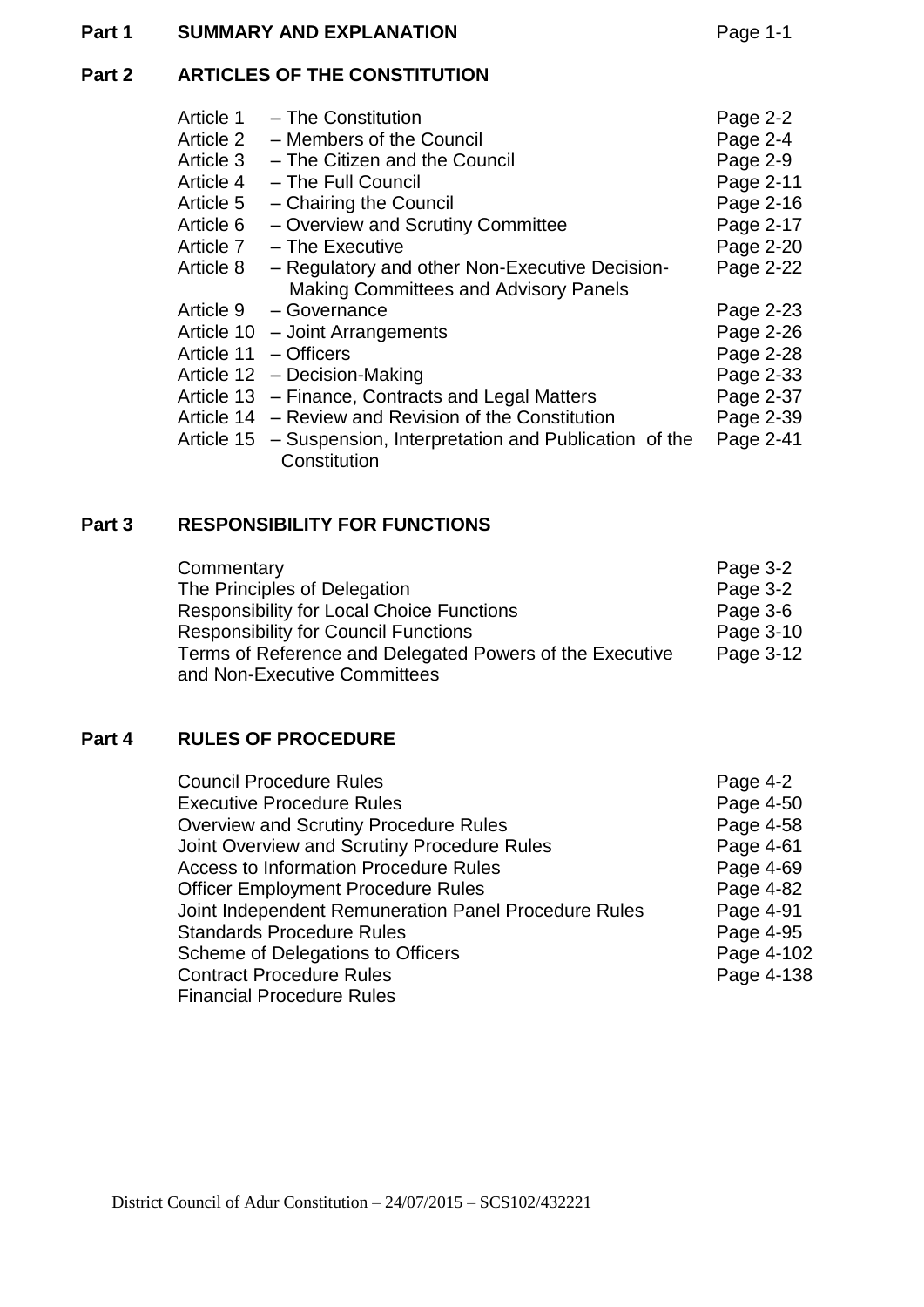## **Part 5 CODES AND PROTOCOLS**

| The Code of Conduct for Members                     | Page 5-2  |
|-----------------------------------------------------|-----------|
| Code of Conduct for Officers                        | Page 5-14 |
| Protocol for Relationships between Members and      | Page 5-18 |
| <b>Officers of the Council</b>                      |           |
| <b>Monitoring Officer Protocol</b>                  | Page 5-25 |
| Protocol on Officer Decision-Making                 | Page 5-35 |
| <b>Protocol for Councillor Call for Action</b>      | Page 5-40 |
| Protocol on the Pre-Election Period                 | Page 5-45 |
| Protocol for Recording of Public Council Meetings   | Page 5-52 |
| <b>Petition Scheme</b>                              | Page 5-55 |
| Protocol for Public Speaking at Planning Committees | Page 5-59 |
| Probity in Planning                                 | Page 5-62 |
|                                                     |           |
| <b>MEMBERS' ALLOWANCES SCHEME</b>                   |           |
|                                                     |           |

|        | Members' Allowances Scheme          | Page 6-1 |
|--------|-------------------------------------|----------|
| Part 7 | <b>COUNCIL MANAGEMENT STRUCTURE</b> | Page 7-1 |

## **Part 8 OUTSIDE BODIES**

**Part 6** 

# **Part 9 JOINT COMMITTEE AGREEMENTS**

Adur District Council and Worthing Borough Council Joint Committee Agreement